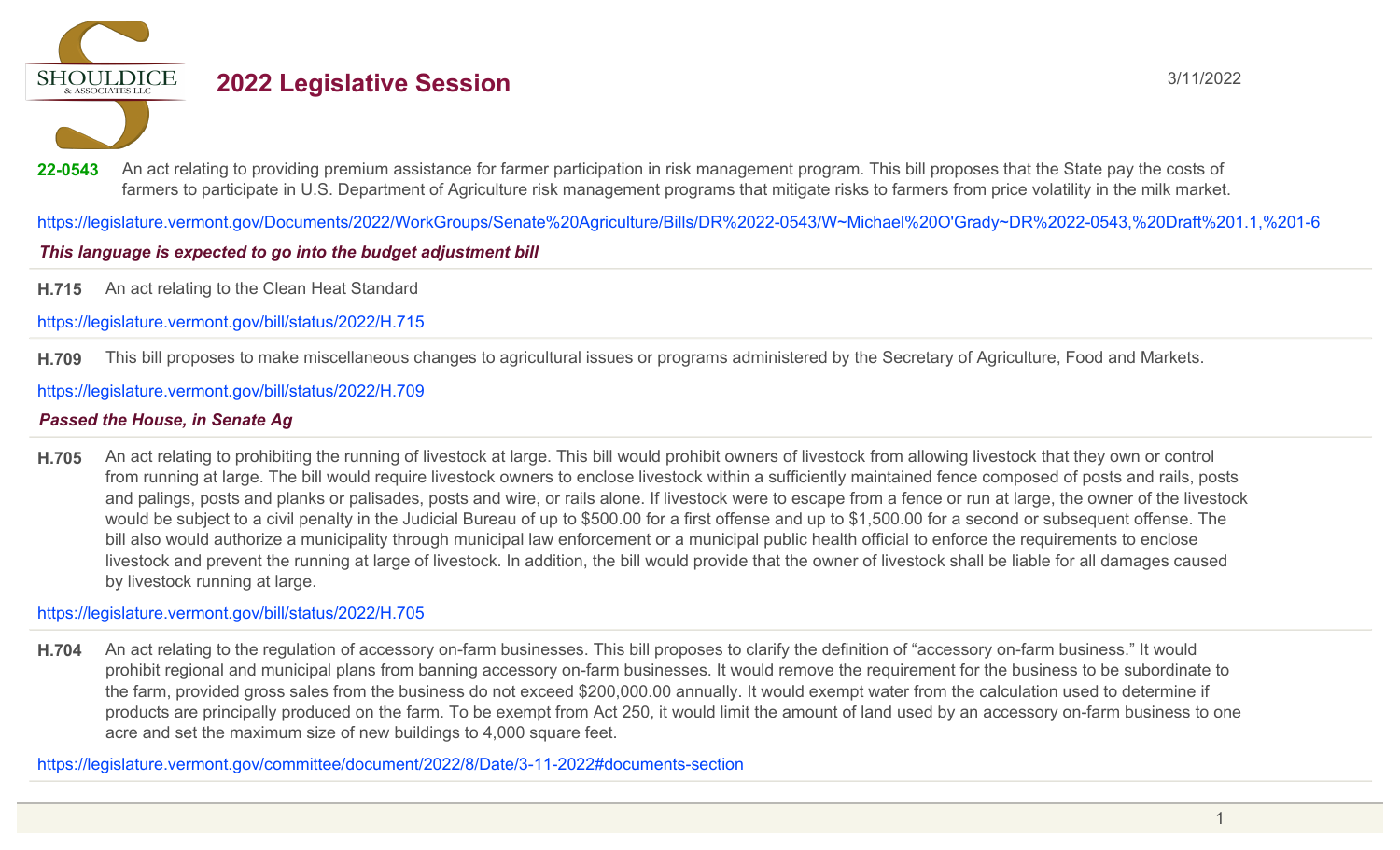**H.696** This bill proposes to amend the definition of accessory on-farm business to add a new type of activity. It would add "on-farm restaurants" as an option for farms looking to add an accessory on-farm business to the property if, daily, the restaurant featured products produced on the farm. This would prohibit municipal bylaws from banning on-farm restaurants

https://legislature.vermont.gov/bill/status/2022/H.696

**H.679** An act relating to fiscal year 2022 budget adjustments.

https://legislature.vermont.gov/bill/status/2022/H.679

## *Bill passed both House & Senate*

**H.657** An act relating to the designation of a lake in crisis. This bill proposes to strike as a requirement for the designation of a lake in crisis that the lake is located in a municipality in which the lake or a portion of the lake is located has reduced the valuation of real property due to the condition of the lake.

https://legislature.vermont.gov/bill/status/2022/H.657

## *Introduction and walk-through on 2/16/22*

**H.653** An act relating to the creation of an ecological management qualification for the Use Value Appraisal program. This bill proposes to create a new category of management plans that would allow forested lands managed to increase carbon sequestration, carbon storage, or enhance wildlife biodiversity to qualify for the Use Value Appraisal program.

https://legislature.vermont.gov/bill/status/2022/H.653

**H.650** An act relating to prohibiting perfluoroalkyl and polyfluoroalkyl substances in products to be sold in Vermont and the use and import of wastes containing microplastics. This bill proposes to prohibit the intentional use of perfluoroalkyl and polyfluoroalkyl substances in products to be sold in Vermont. This bill also proposes to prohibit the use and import of wastes that contain microplastics.

https://legislature.vermont.gov/bill/status/2022/H.650

**H.627** An act relating to the Vermont Economic Development Authority.

https://legislature.vermont.gov/bill/status/2022/H.627

# *Expands eligibility for loans*

**H.626** An act relating to the sale, use, or application of neonicotinoid pesticides. This bill proposes to prohibit the use of the neonicotinoid pesticides until the Secretary of Agriculture, Food and Markets adopts rules for the sale, use, or application of neonicotinoid pesticides. If the Secretary fails to adopt the rules by July 1, 2024, the prohibition on the sale, use, or application of neonicotinoid pesticides would become permanent.

https://legislature.vermont.gov/bill/status/2022/H.626

# *In House Approps*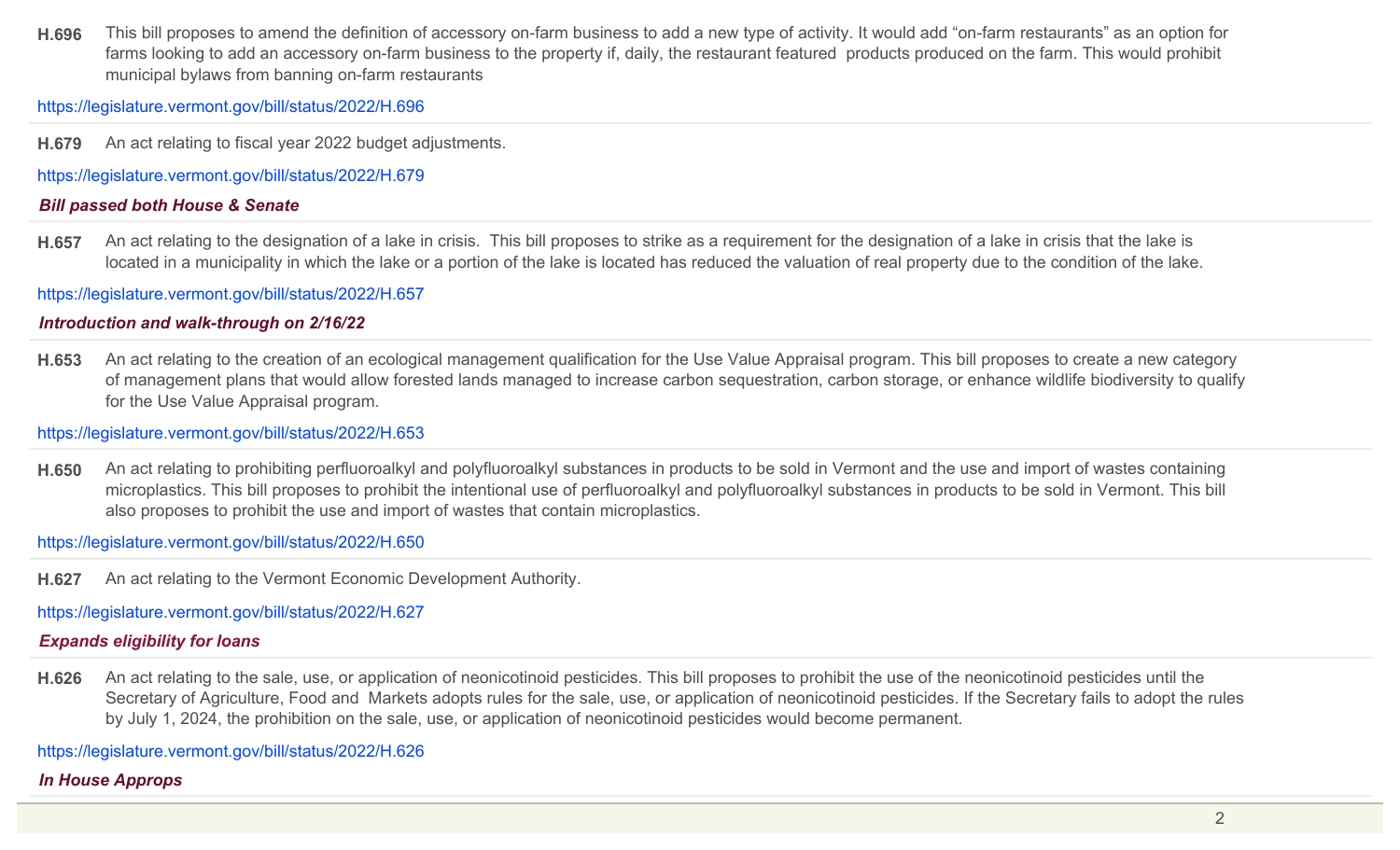**H.610** An act relating to airport expansion and primary agricultural soils.

https://legislature.vermont.gov/bill/status/2022/H.610

#### *Combined with H.704 and voted out of House Ag on 3/11/22 8-0*

**H.606** An act relating to community resilience and biodiversity protection. This bill proposes to establish State goals of conserving 30 percent of the land of the State by 2030 and 50 percent by 2050.

https://legislature.vermont.gov/bill/status/2022/H.606

## *On House Notice Calendar*

**H.605** An act relating to clean water funding. This bill proposes to require the Clean Water Board to recommend for annual appropriation at least \$200,000.00 annually to fund ECO AmeriCorps members who are assigned to clean water programs in the State.

https://legislature.vermont.gov/bill/status/2022/H.605

**H.581** An act relating to rural economic development.

#### https://legislature.vermont.gov/bill/status/2022/H.581

**H.543** An act relating to regulation of wetlands in the State. This bill proposes to establish as State policy that wetlands shall be regulated and managed by the State to produce a net gain of wetlands acreage. The bill would require the Secretary of Natural Resources to amend the Vermont Wetlands Rules to incorporate the net gain policy. In addition, the bill would require the Vermont Significant Wetlands Inventory maps to be updated and revised annually.

.

**H.542** An act relating to establishing riparian protection areas in the State. This bill proposes to require establishment of a riparian protection area adjacent to each stream in the State. A riparian protection area would be required to be at least 50 feet from the top of bank or top of slope of a stream with 0.25 or less square miles in drainage area and at least 100 feet from the top of bank or top of slope for a stream with greater than 0.25 square miles in drainage area. A person would be prohibited from creating cleared area or constructing impervious surface within a riparian protection area unless permitted by the Secretary of Natural Resources or allowed as a use under the act.

https://legislature.vermont.gov/bill/status/2022/H.542

**H.501** An act relating to physical contaminant standards for residual waste, digestate, and soil amendments.

https://legislature.vermont.gov/bill/status/2022/H.501

*Passed House on 2/25/2022*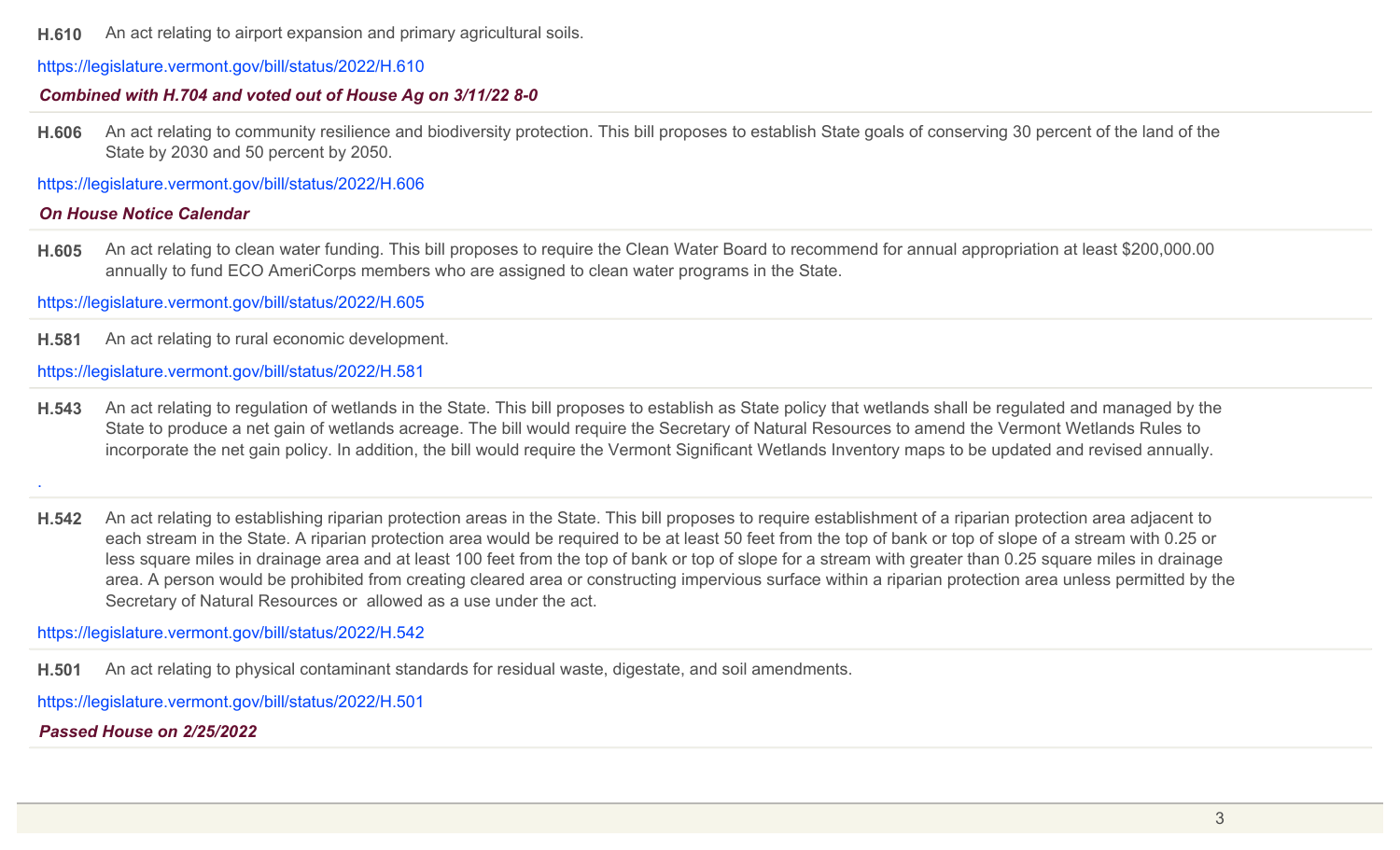#### **H.492** An act relating to the structure of the Natural Resources Board.

https://legislature.vermont.gov/bill/status/2022/H.492

#### *Passed out of HNR moved to Ways and Means*

**H.466** An act relating to surface water withdrawals and interbasin transfers. This bill proposes to regulate surface water withdrawals and interbasin transfers of surface water occurring in the State.

https://legislature.vermont.gov/bill/status/2022/H.466

#### *Testimony scheduled next week in Senate Natural Resources and Energy - Passed House 1/28/22\*\**

**S.281** An act relating to hunting coyotes with dogs. This bill proposes to prohibit the pursuit of coyote with the aid of dogs, either for the training of dogs or for the taking of coyote.

https://legislature.vermont.gov/bill/status/2022/S.281

**S.268** An act relating to the right to farm. This bill proposes to amend the right-to-farm law to provide that a farm or farm operation shall not be found to be a public or private nuisance under one or more of the following: the farm or farm operation existed before a change in the land use or occupancy in proximity to the farm, and if before that change in land use or occupancy of the farm, the farm or farm operation would not have been a nuisance; the farm or farm operation alleged to be a nuisance conforms to State and federal law; or the farm or farm operation has been conducting the agricultural activity at issue for two or more years prior to the date a nuisance action is commenced. The bill also would provide that if a farm or farm operation prevails in a nuisance suit brought against it, the court shall require the plaintiff to pay the actual amount of costs and expenses incurred by the farm or farm operation in defense, including attorney's fees.

https://legislature.vermont.gov/bill/status/2022/S.268

#### *Bill is done for this session - Report due back in Senate Judiciary*

**S.263** An act relating to supporting economic development. This bill proposes to encourage new workers to relocate to Vermont, to provide flexibility for Economic Recovery grants, to increase the capacity for the Capital Investment Program,to enable project-based tax increment financing districts, and to promote sustainable development and affordable housing.

https://legislature.vermont.gov/bill/status/2022/S.263

**S.259** An act relating to the reorganization, enhancement, and enforcement of animal welfare requirements in the State. This bill proposes to require the Secretary of Agriculture, Food and Markets to submit to the General Assembly a report regarding the reorganization, enhancement, and enforcement of animal welfare requirements in the State, including the establishment of an animal welfare division at the Agency of Agriculture, Food and Markets.

https://legislature.vermont.gov/bill/status/2022/S.259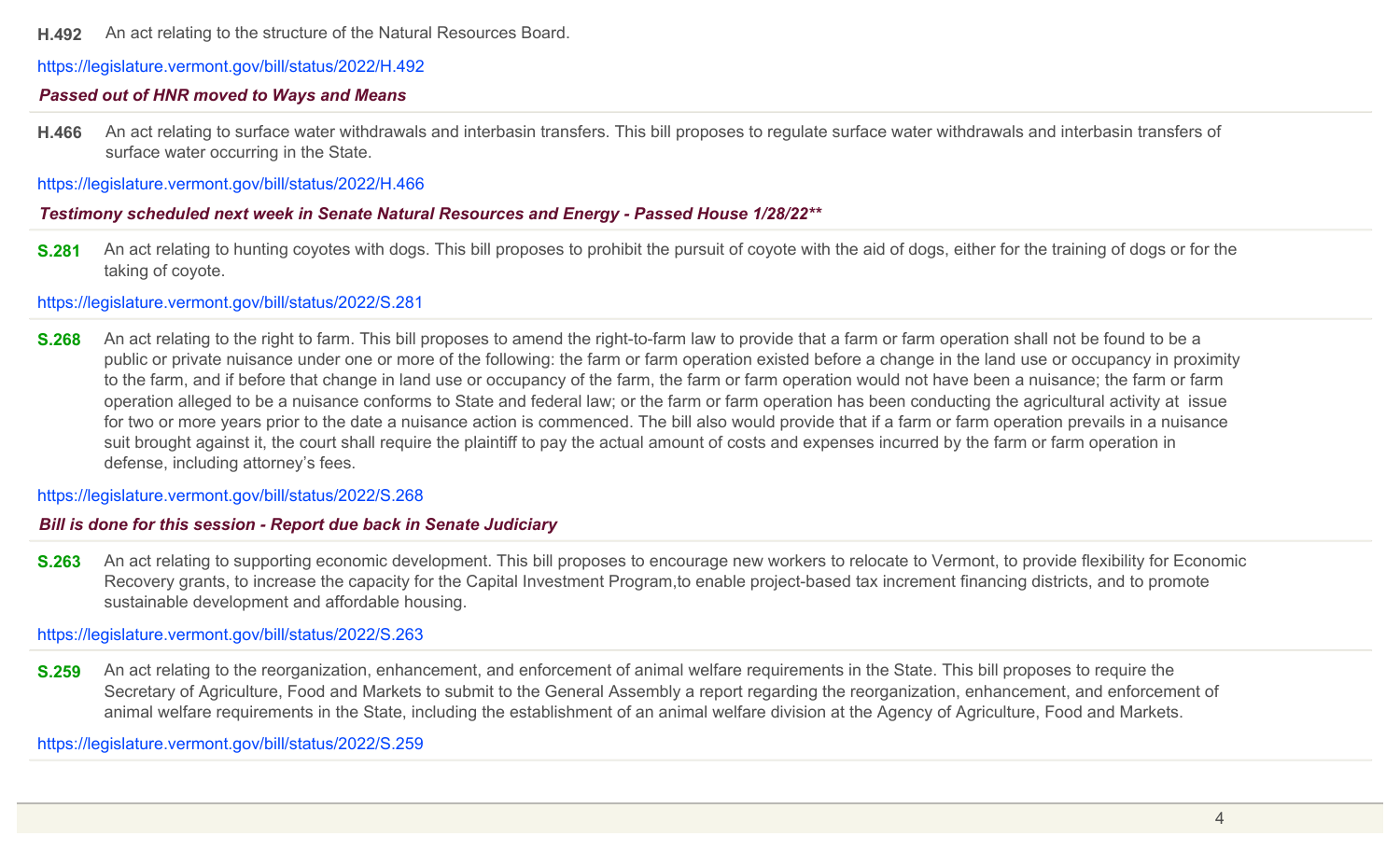**S.258** An act relating to amending the Required Agricultural Practices in order to address climate resiliency. This bill proposes to require the Secretary of Agriculture, Food and Markets to evaluate the sufficiency of the Required Agricultural Practices (RAPs) to determine if the requirements and practices under the RAPs are adequate to address increased and foreseeable climate change-induced precipitation in a manner that protects soil resources and prevents harmful or inefficient runoff of nutrient pollution to State waters.

https://legislature.vermont.gov/bill/status/2022/S.258

## *Passed out of Senate Ag 2/25/2022 - will be considered in Senate Appropriations*

**S.237** An act relating to surface water withdrawals and interbasin transfers. This bill proposes to regulate surface water withdrawals and interbasin transfers of surface water occurring in the State.

https://legislature.vermont.gov/bill/status/2022/S.237

**S.235** An act relating to Act 250 jurisdiction over agricultural businesses. This bill proposes to study the issue of how Act 250 jurisdiction should apply to agricultural businesses.

https://legislature.vermont.gov/bill/status/2022/S.235

**S.234** An act relating to changes to Act 250. This bill proposes to make multiple amendments to the State land use and development law, Act 250, including: creating designated smart growth areas that will be exempt from Act 250 and providing grants to municipalities to assist them in achieving this new designation, requiring municipalities to respond to Act 250 requests within 90 days, adding new criteria for forest blocks and connecting habitat, adding a jurisdictional trigger for roads, clarifying permit conditions for wood product manufacturers, clarifying Act 250 jurisdiction in one-acre towns, and creating a committee to study the governance and administration of the Act 250 program.

https://legislature.vermont.gov/bill/status/2022/S.234

**S.226** An act relating to expanding access to safe and affordable housing.

https://legislature.vermont.gov/bill/status/2022/S.226

## *Elements of Affordable Housing testimony have been incorporated into S.226.*

**S.113** An act relating to establishing a cause of action for medical monitoring expenses. This bill proposes to establish a cause of action for the remedy of medical monitoring for a person who is exposed to a proven toxic substance. In addition, the bill would provide that a person is liable for abating a release or threatened release of hazardous material and the costs of investigation, removal, and remedial actions incurred by the State if the person manufactured a hazardous material for commercial sale and knew or should have known that the material presented a threat of harm to human health or the natural environment.

https://legislature.vermont.gov/bill/status/2022/S.113

# *Passed Senate February 3, 2022, Remains In House Judiciary*